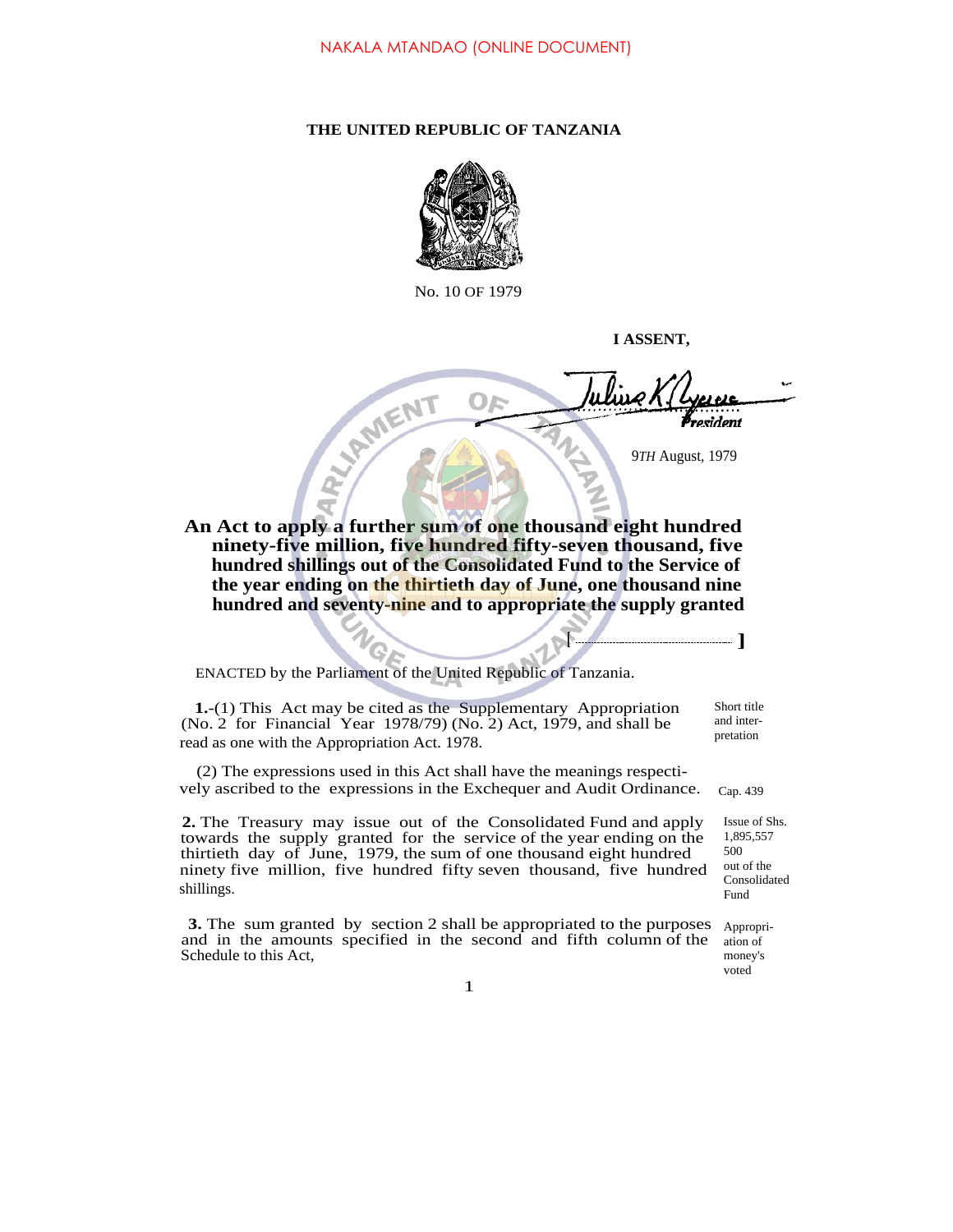Power of the **4.** (1) The Minister may at any time or times not later than the thirtieth day of June, 1979 borrow within or outside Tanzania partly within and partly outside Tanzania any sum or sum not exceeding m the whole one thousand eight hundred ninety-five million, five hundred fifty-seven thousand, five hundred shillings by way of loan, advance, the issue of bills as bank overdraft and on such terms and conditions as the Minister may deem expedient, and may charge any such loan or advance of any of the assets of the United Republic including securities forming part of the Consolidated Fund). Minister to

> (2) Any money borrowed under this section: shall be placed to he credit of the Exchequer account and shall form part-of the Consolidated Fund, and be available in any manner in which such, Fund is available.

> (3) Any money borrowed undo: this section shall be subject to repayment not later than thirty-first day of October, 1979, and any sum required for the payment of any money so borrowed, and of any interest payable thereon shall be charged on and paid out of the Consolidated Fund.  $\mathcal{L}$  $\mathbb{Z}$  $\mathcal{L}$

| Ambit<br><b>Note</b><br>No.                                              | Recurrent<br>Expenditure | <b>SUPPLY</b><br>Development<br>Expenditure | Total         |  |
|--------------------------------------------------------------------------|--------------------------|---------------------------------------------|---------------|--|
| 2<br>1                                                                   | Shs.<br>$\mathbf{3}$     | Shs.<br>4                                   | Shs.<br>5     |  |
| 38. The Expenses and Development Expenditure                             |                          |                                             |               |  |
| of Defence                                                               | 845,220,000              | 407,158,200                                 | 1,252,378,200 |  |
| 43. The Development Expenditure of the Ministry<br>of Agriculture        |                          | 93,679,600                                  | 93,679,600    |  |
| 44. The Development Expenditure of the Ministry                          |                          |                                             |               |  |
| of Industries                                                            |                          | 92,478,000                                  | 92,478,000    |  |
| 46. The Development Expenditure of the Ministry<br>of National Education | TANZA                    | 29,587,800                                  | 29,587,800    |  |
| 47. The Development Expenditure of the Ministry                          |                          |                                             |               |  |
| of Trade                                                                 |                          | 15,378,000                                  | 15,378,000    |  |
| 48. The Development Expenditure of the Ministry                          |                          |                                             |               |  |
| of Works<br>$\mathbf{r}$                                                 |                          | 8,140,200                                   | 8,140,200     |  |
| 49. The Development Expenditure of the Ministry                          |                          |                                             |               |  |
| of Lands, Housing and Urban Develop-                                     |                          |                                             |               |  |
| ment                                                                     |                          | 6,758,200                                   | 6,758,200     |  |
| 50. The expenses and Development Expenditure                             |                          |                                             |               |  |
| of the Ministry of Finance and Planning                                  | 1,219,000                | 146,665,800                                 | 147,884,800   |  |
| 51. The expenses of the Ministry of Home                                 |                          |                                             |               |  |
| <b>Affairs</b>                                                           | 18,434,500               |                                             | 1.8,434,500   |  |
| 52. The Development Expenditure of the Ministry                          |                          |                                             |               |  |
| of Health                                                                |                          | 1,230,060                                   | 1,230,000     |  |
| 56. The Development Expenditure of the Ministry                          |                          |                                             |               |  |
| of Water, Development, Energy and                                        |                          |                                             |               |  |
| Minerals                                                                 |                          | 135,400,000                                 | 135,400,000   |  |
| 57. The Expenses of the Ministry of Labour and                           |                          |                                             |               |  |
| Social Welfare                                                           | 382,800                  |                                             | 382,800       |  |
|                                                                          |                          |                                             |               |  |
| 59. The Development, Expenditure of the Ministry                         |                          | 49,594,700                                  | 49,594,700    |  |
| of Capital Development                                                   |                          |                                             |               |  |

borrow

...